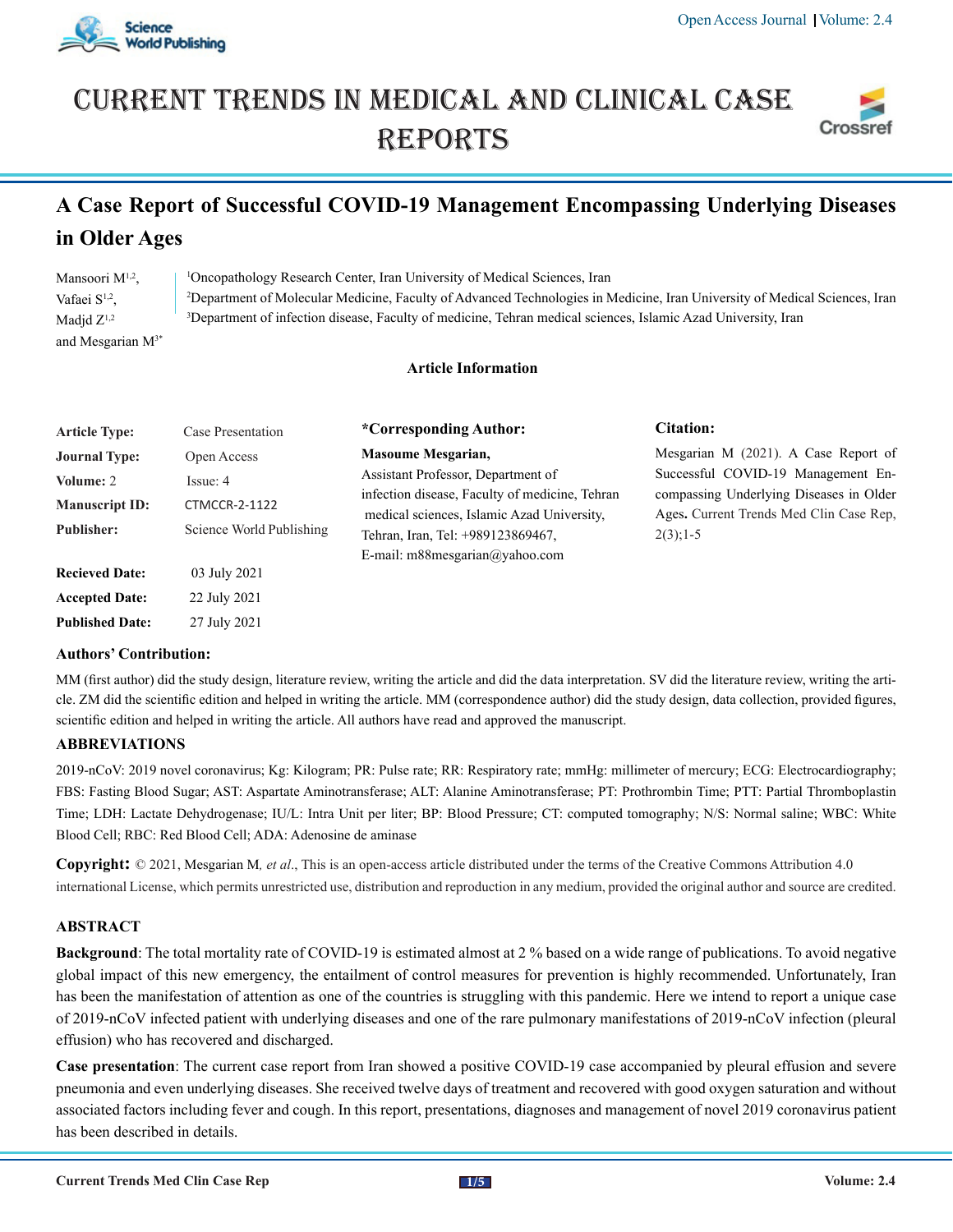

**Conclusions**: The pleural effusion in 2019-nCoV is not a dominant feature and can be considered as one of the diagnostic features in the disease. Even with underlying diseases, 2019-nCoV symptoms are not supposed to be severed.

# **BACKGROUND**

Since the end of December 2019, Wuhan City, has discovered multiple cases of novel coronavirus pneumonia, caused by a new beta coronavirus infection named 2019 novel coronavirus (2019 nCoV) [1]. 2019-nCoV is a new coronavirus strain which have never been found in human populations before [2]. The emergence of 2019-nCoV and its rapid national and international spread pose a global health emergency [3]. Previous studies have showed clinical characteristics of patients with 2019-nCoV and the evidence of person-to-person transmission [4]. There have been reported around 938205 cases, 47781 deaths, and 190943 recovered among 172 countries until date (02/04/2020) [5].

China could overcome transmission, by applying strict infection control measures, quarantine cases, update the treatment process and educate people [6]. Unfortunately, this pandemic entered in Iran and until 02/04/2020 around 47593 cases and 3036 deaths have been reported [5].

Here we intend to describe a 61 years old woman with nasophar-

ynx and oropharynx swabs tested 2019-nCoV positive using qRT-PCR. This case showed pleural effusion unlike most of other 2019 nCoV infection patients while also is suffering from underlying diseases.

# **CASE PRESENTATION**

In 8 March 2020; a 61 years old woman, citizen of Tehran city, who is married, 60 Kg weight, temperature at admission 38° C, RR 18 per min, PR 82 per min and blood pressure 130/80 mmHg. The main complaint at admission was coughing and fever. She has a history of diabetes, hypothyroidism, osteoarthrosis and hypertension and went under angiography with implanted stent in her heart. It worth to mention that she is not allergic to any drugs nor food. Echocardiography and ECG had no pathological evidence.

On the first day of admission, she had discomfort in chest wall and she mentioned she had white sputum since 10 days ago. She was suspicious of COVID-19. Blood tests revealed: ESR 81 mm/h; CRP 3+; urea 39 mg/dl; FBS 221 mg/dl; AST 45 mg/dl; ALT 19 mg/dl; PT 12.5 sec; PTT 39 sec; LDH 432 IU/L; BP 130/80 mmHg; temperature 37.4° C. She vomited after having dinner on 19.55 pm. She took 150 cc N/S; diphenhydramine and ondansetron. In summary, she had nausea, sputum, fever, the symptoms had been strengthening in 10 recent days. The CT imaging (Figure 1) showed pleural effusion with grand glass involvement.



**Figure 1**. The CT image. Red arrow: Pleural effusion; Yellow arrow: peripheral ground-glass /consolidation opacity

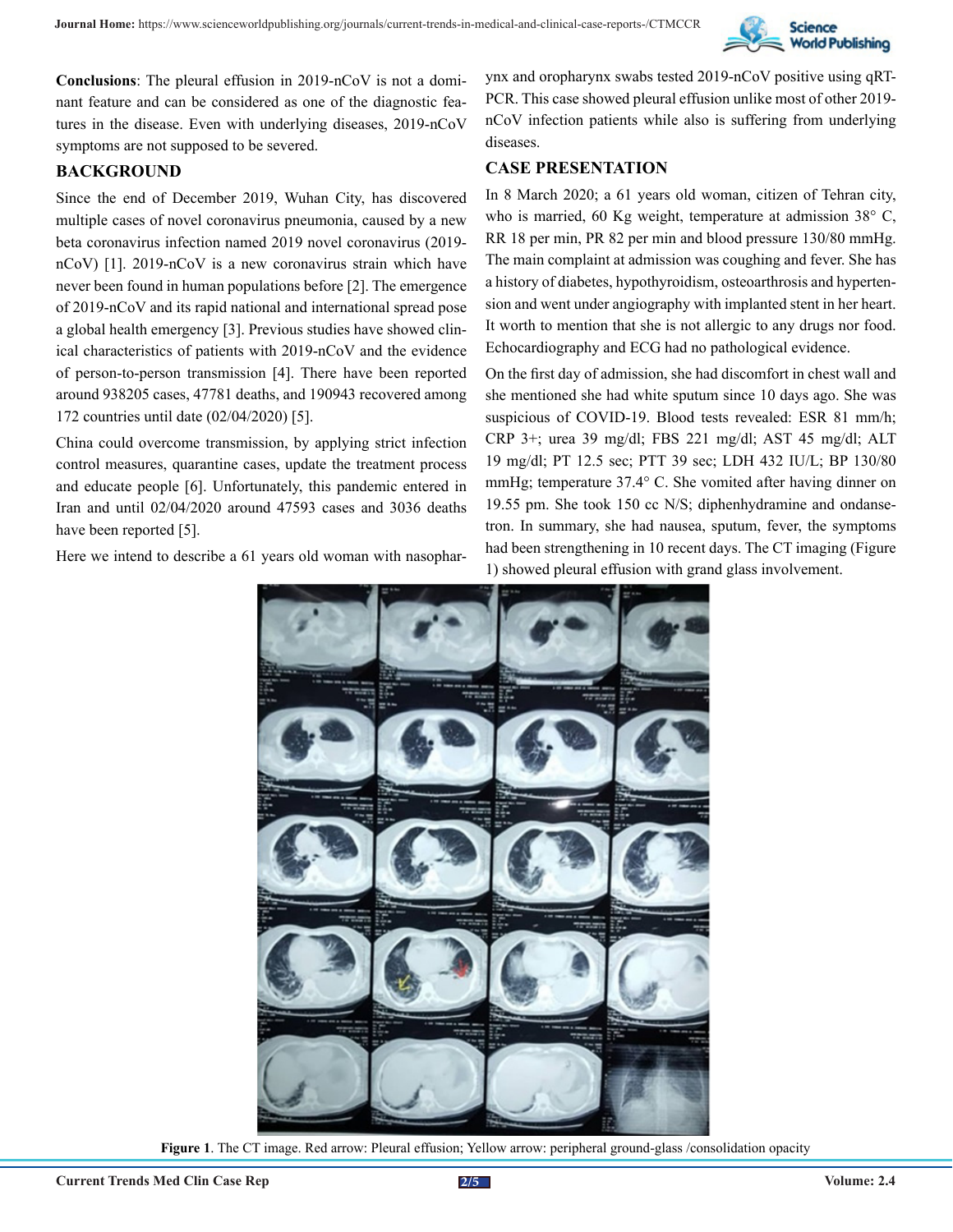

Blood tests on 9 March revealed, calcium 8 mg/dl; phosphorus 3.5 mg/dl; WBC 3.6\*103/µl; RBC 4.17\*106/µl; Lymphocyte 22.4%; Neutrophil 64.3%; vitamin D3 32 mg/dl; LDH 432 IU/L. Additionally, blood culture was done on next day and the results showed no growth after 48 hours.

In 11 March, blood tests revealed FBS 161 mg/dl; LDH 427 IU/L. The assessment of pleural fluid revealed: 5.4 protein in fluid; 4.8 Albumin; glucose 143; PH 8, and cell count revealed 900 RBC and 1700 WBC, 1.5 % neutrophil and 85 % lymphocytes, furthermore, mesothelial cells have been seen. Pleural direct smear results showed no bacteria. Pleural fluid C & S showed no growth after 72 hours. 30 cc serous fluid with clear yellowish appearance has been taped from left pleural space under the guide of sonography.

In 16 March, 100 cc fluid has been seen in left pleural space and 40 cc of clear yellowish appearance fluid has been taped under the guide of sonography. The microbiology test results of assessment of pleural fluid revealed no acid-fast bacilli per 100 fields and WBC 4-5. ADA 19 U/L.

The FBS assessment during our treatment procedure (Table 1) and the clinical symptom report during our treatment procedure (Table 2) are shown in tables 1 and 2.

| Table 1: The FBS assessment during our treatment procedure. |  |  |
|-------------------------------------------------------------|--|--|
|-------------------------------------------------------------|--|--|

| Date     | $FBS$ (mg/dl) |
|----------|---------------|
| 8-Mar    | 200           |
| 9-Mar    | 186           |
| 10-Mar   | 162           |
| 11-Mar   | 186           |
| $12-Mar$ | 150           |
| $13-Mar$ | 136           |
| 14-Mar   | 150           |
| 15-Mar   | 137           |
| 16-Mar   | 146           |
| 17-Mar   | 138           |
| 18-Mar   | 112           |

| Date     | Temperature $({}^{\circ}C)$ | Puls (per min)  | Breath (per min) | <b>BP</b> | $\mathbf{O}_{\mathsf{2sat}}(\mathsf{%})$ | <b>Time</b>    |
|----------|-----------------------------|-----------------|------------------|-----------|------------------------------------------|----------------|
|          |                             |                 |                  | (mmHg)    |                                          | (24 hr)        |
| 8-Mar    | 38                          | 82              | 18               | 130/100   |                                          | 1.3            |
| 8-Mar    | 38.5                        | 80              | 19               | 120/80    |                                          | 15             |
| 8-Mar    | 37.5                        | 85              | 18               | 120/80    |                                          | $\overline{2}$ |
| 9-Mar    | 37.8                        | 88              | 19               | 110/80    |                                          | 6              |
| 9-Mar    | 37.6                        | 84              | 19               | 110/60    |                                          | 18             |
| 9-Mar    | 38                          | 98              | 18               | 110/40    |                                          | 24             |
| 10-Mar   | 38.8                        | 100             | 20               | 120/40    | 80%                                      | 6              |
| 10-Mar   | 38                          | 98              | 20               | 110/20    | 92%                                      | 18             |
| 10-Mar   | 37.3                        | 95              | 18               | 120/80    | 94%                                      | 24             |
| 11-Mar   | 37.5                        | 94              | 18               | 100/60    | 92%                                      | 6              |
| 11-Mar   | 37.7                        | 96              | 18               | 100/70    | 90%                                      | 16             |
| 11-Mar   | 37.5                        | 90              | 18               | 100/60    | 91%                                      | 18             |
| 11-Mar   | 37.4                        | 98              | 19               | 110/60    | 92%                                      | 22             |
| $12-Mar$ | 37.5                        | 90              | 20               | 100/60    | 90%                                      | 6              |
| 12-Mar   | 37.6                        | 104             | 21               | 110/70    | 92%                                      | 18             |
| 12-Mar   | 37.5                        | 81              | 18               | 120/80    | 94%                                      | 20             |
| 13-Mar   | 37                          | 99              | 20               | 90/50     | 88%                                      | 6              |
| 13-Mar   | 37.5                        | 90              | 18               | 110/80    | 90%                                      | 12             |
| $13-Mar$ | 37                          | 96              | 18               | 120/70    | 91%                                      | 18             |
| 13-Mar   | $\overline{37}$             | 80              | 18               | 130/70    | 90%                                      | 24             |
| 14-Mar   | 37.3                        | 82              | 18               | 100/70    | 90%                                      | 6              |
| $14-Mar$ | 37.3                        | 81              | 18               | 110/70    | 96%                                      | 18             |
| 15-Mar   | 37.5                        | 108             | 19               | 140/80    | 89%                                      | 6              |
| 15-Mar   | 37.7                        | 120             | 18               | 110/80    | 97%                                      | 18             |
| 15-Mar   | 37.5                        | 100             | 18               | 150/90    | 97%                                      | 24             |
| 16-Mar   | 37                          | 98              | 18               | 140/80    | 91%                                      | 6              |
| 16-Mar   | 37                          | 95              | 18               |           | 95%                                      | 18             |
| 16-Mar   | $\overline{37}$             | $\overline{86}$ | $\overline{18}$  | 130/70    | 90%                                      | 24             |
| 17-Mar   | $\overline{37}$             | 104             | 18               | 130/80    | 91%                                      | 6              |
| 17-Mar   | 36.5                        | 90              | 20               | 140/70    | 90%                                      | 18             |
| 17-Mar   | 36.5                        | 85              | 20               | 140/80    | 93%                                      | 24             |
| 18-Mar   | 36.8                        | 85              | 18               | 140/80    | 93%                                      | 6              |
| 18-Mar   | $\overline{37}$             | 90              | 18               | 140/80    | 94%                                      | 12             |

**Table 2:** The clinical symptom report during our treatment procedure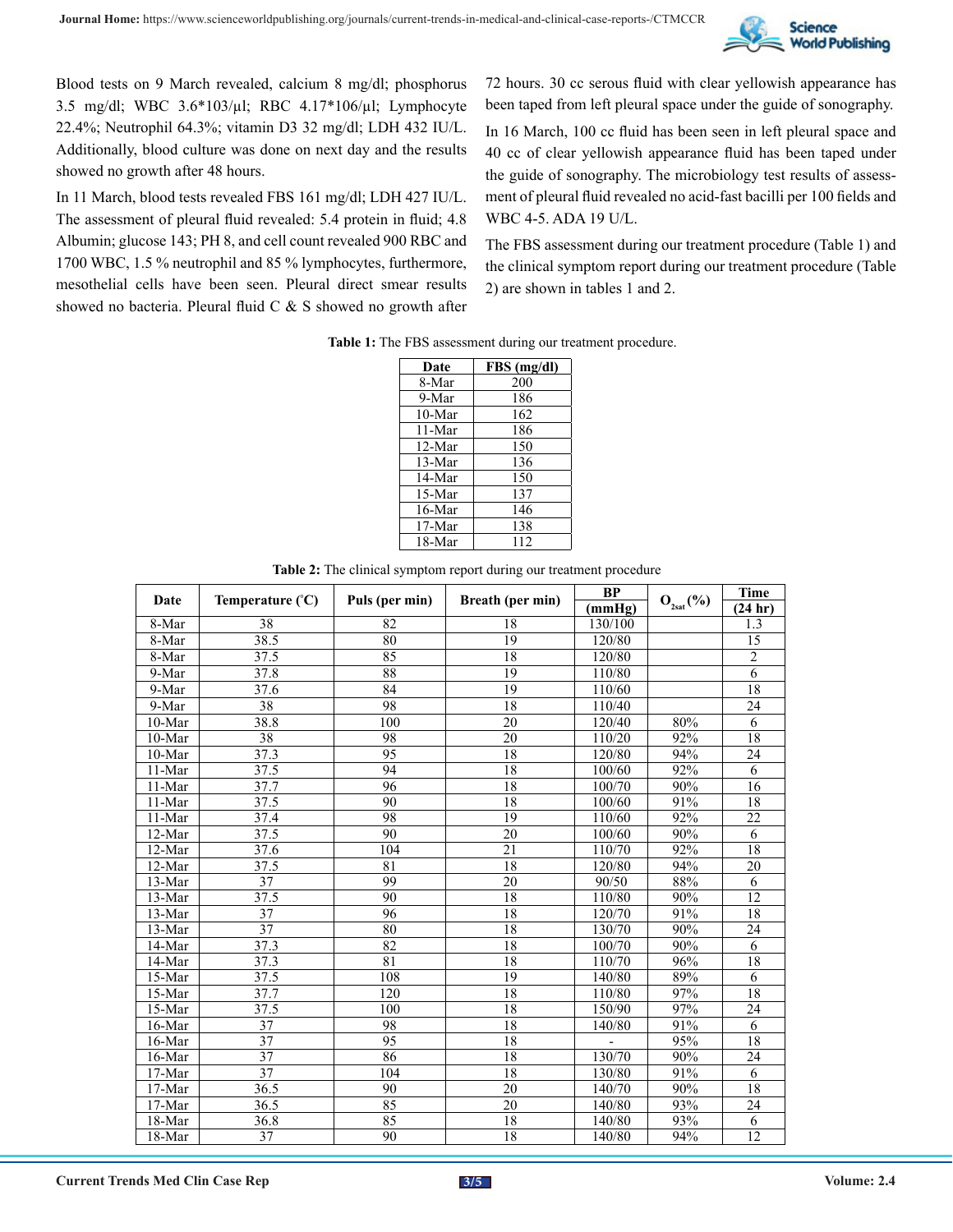

The results of pleural fluid tests in comparison to serum LDH and serum protein amounts, showed that the pleural fluid nature was exudative with lymphocyte preference, this result rules out the possibility of appearance of pleural effusion due to other heart problems. The tapped pleural fluid had no empyema properties, therefore there was no need for fluid discharge by chest tube.

#### **PCR test for corona COVID-19 came positive**

The duration of drug admission is twelve days, and her fever fade away on the day 4. The treatment she received includes oseltamivir (75 mg) every 12 hours for 5 days from the first day of admission; Hydroxychloroquine (200 mg) every 12 hours for 5 days from the first day of admission; Ceftriaxone (1 g) every 12 hours and Clindamycin (600 mg) every 6 hours for the duration of one week from the first day of admission (for pleural effusion); and Oxygen therapy with mask. Symptomatic treatments included antipyretic (48 hours) and antiemetic (48 hours). Clindamycin has been stopped from the seventh day due to the appearance of diarrhea.

Kaletra (Lopinavir 200mg / Ritonavir 50mg: 2 times a day) 400/100 was used for the duration of 5 days every 12 hours from the first day of admission.

It should be mentioned that her previous drugs for diabetes, hypertension and heart problems continued as before. She received metformin and zip met for diabetes and metoral, losartan and atorvastatin for cardiovascular disease. After endocrinology consultation, diabetes medicine was changed to melijent.

Fortunately, in spite of multiple underlying diseases and the first report of pleural effusion in our entire patients, she had good appetite without fever in 11th day of admission. Finally, she discharged on 19 March with good general condition and O2sat of 95%. The patient was advised to quarantine herself at home for two weeks.

#### **DISCUSSION AND CONCLUSION**

WHO has shifted its attention to wide range outbreak of 2019 nCoV as an international pandemic concern [6]. Furthermore, epidemiological data for situational awareness in order to take an intervention strategy undeniably is crucial [7]. There have been several studies concerning vertical transmission potential of 2019 nCoV [8]; therefore, it seems that isolation is proper choice [9]. Our patient never been in Wuhan, China.

The severity of viral pneumonia in older ages susceptible people with underlying disease have been reported high [10]. Older ages and underlying diseases are risk factors for severe illness and death. Cardiovascular disease 10.5%, diabetes 7.3%, and for chronic respiratory disease, hypertension, and cancer approximately 6% each. Underlying diseases including hypertension, heart disease, prior stroke, chronic lung disease diabetes, and chronic kidney disease are associated with more severe illness and worse outcomes [11]. However, the patient we reported in this article presented an

inconsistent situation. We speculate the reasons for the recovery of our patient; the combination of drugs and the treatment plan was effective, the interactions of drugs checked and some medicines replaced successfully.

We indicate an interesting case report study from Iran, who was managed successfully against all the underlying diseases she had. According to the clinical manifestations, healing was unpredictable due to the underlying diseases. Previous studies showed that the presence of pleural effusion in patients infected with MERS-CoV or avian influenza H5N1 is a poor prognostic indicator [12]. Unlike the previous studies, our patient healed from 2019-nCoV.

In summary, our patient showed common pulmonary manifestations of 2019-nCoV (ground glass and consolidation infiltration), as well as non-common pleural effusion pulmonary manifestation. Due to the characteristics of the pleural fluid and its exudation, the incidence of pleural effusion as a result of cardiac causes is ruled out.

Compared to RT-PCR, chest CT imaging may be a more reliable, practical, and rapid method to diagnose and assess 2019-nCoV, especially in epidemic area [13]. However, our current limitation in 2019-nCoV management is the inability to test patients more than one time for each patient. Our patient discharged based on clinical manifestations and O2sat percentage, with home-based quarantine recommendation for 2 weeks. She must follow up to determine when CT will return normal.

The pleural effusion in 2019-nCoV is not a dominant feature and can be considered as one of the diagnostic features in the disease. Clinical data on 2019-nCoV infection are increasing constantly, therefore, it is important to keep all the specimens for in-depth study and continuous follow-up observation of future generations.

## **ACKNOWLEDGEMENTS**

The authors want to thank the patient who gave her consent for publishing her data anonymous and participated voluntarily.

## **REFERENCES**

- 1. [Hu LL, Wang WJ, Zhu QJ, Yang L. Novel coronavirus pneumonia](https://pubmed.ncbi.nlm.nih.gov/32075364/) [related liver injury: etiological analysis and treatment strategy. Zhon](https://pubmed.ncbi.nlm.nih.gov/32075364/)[ghua Gan Zang Bing Za Zhi. 2020; 28: 97-9.](https://pubmed.ncbi.nlm.nih.gov/32075364/)
- 2. [Hu JX, He GH, Liu T, Xiao JP, Rong ZH, Guo LC, et al. Risk assess](https://pubmed.ncbi.nlm.nih.gov/32083409/)[ment of exported risk of novel coronavirus pneumonia from Hubei](https://pubmed.ncbi.nlm.nih.gov/32083409/) [Province. Zhonghua Yu Fang Yi Xue Za Zhi. 2020; 54: 362-6](https://pubmed.ncbi.nlm.nih.gov/32083409/)
- 3. [Hoffmann M, Kleine-Weber H, Schroeder S, Kruger N, Herrler T,](https://pubmed.ncbi.nlm.nih.gov/32142651/) [Erichsen S, et al. SARS-CoV-2 Cell Entry Depends on ACE2 and](https://pubmed.ncbi.nlm.nih.gov/32142651/) [TMPRSS2 and Is Blocked by a Clinically Proven Protease Inhibitor.](https://pubmed.ncbi.nlm.nih.gov/32142651/) [Cell. 2020; 181: 271-80.](https://pubmed.ncbi.nlm.nih.gov/32142651/)
- 4. [Hu Z, Song C, Xu C, Jin G, Chen Y, Xu X, Xu X, et al. Clinical char](https://pubmed.ncbi.nlm.nih.gov/32146694/)[acteristics of 24 asymptomatic infections with COVID-19 screened](https://pubmed.ncbi.nlm.nih.gov/32146694/) [among close contacts in Nanjing, China. The Medical journal of Aus-](https://pubmed.ncbi.nlm.nih.gov/32146694/)